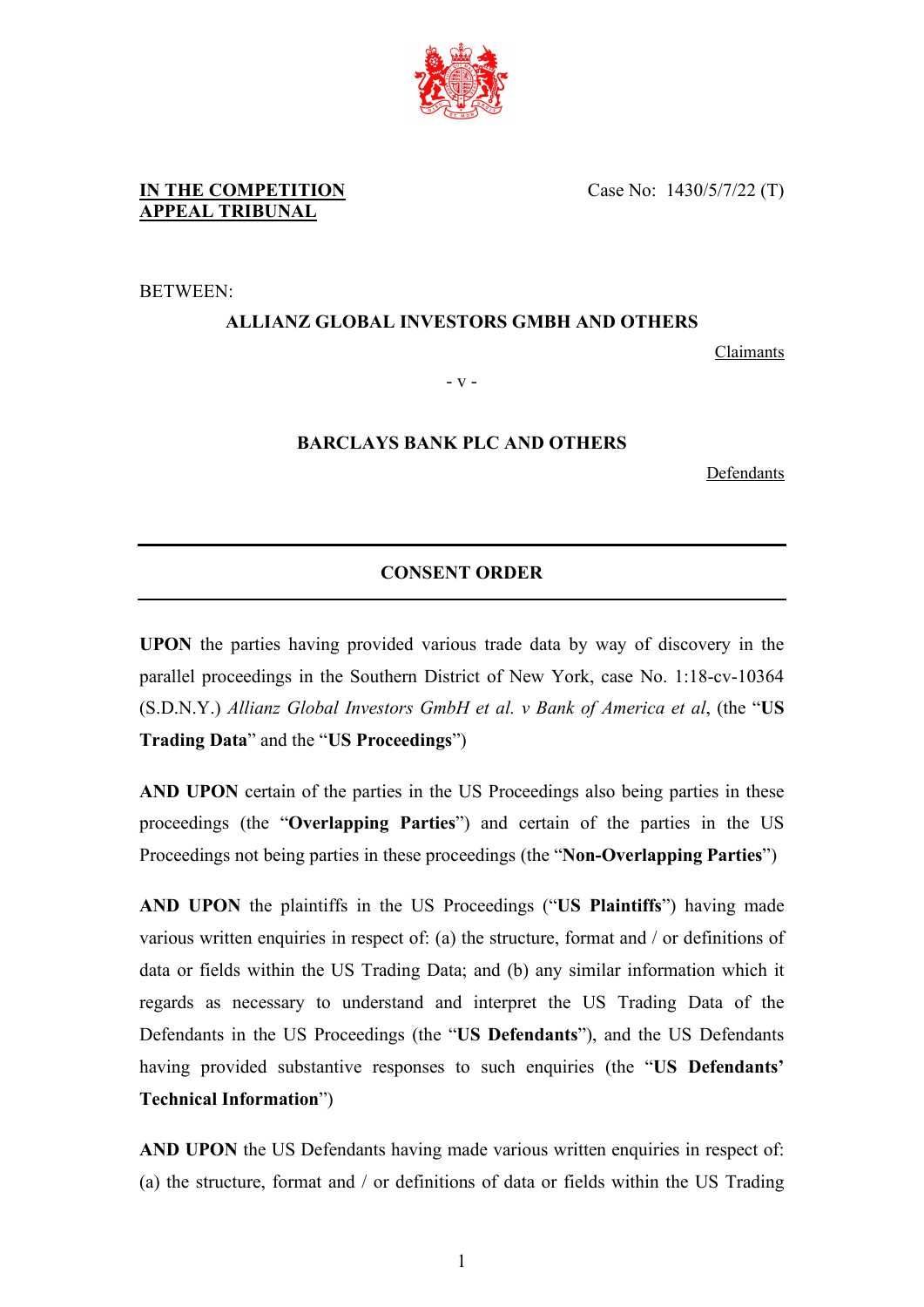Data; and (b) any similar information which it regards as necessary to understand and interpret the US Trading Data of the US Plaintiffs, and the US Plaintiffs having responded to such enquiries (the "**US Plaintiffs' Technical Information**") (together with the US Defendants' Technical Information, the "**US Technical Information**")

**AND UPON** the US Defendants having provided (as a subset of the US Defendants' Technical Information) data which unmasks certain trades in the US Trading Data of the US Defendants (the "**Unmasking Data**")

**AND UPON** the possibility that there may be further similar written enquiries in relation to the US Trading Data in the US Proceedings, and further responses to some or all such future written enquiries (such future responses, "**Future US Technical Information**")

**AND UPON** the possibility that the US Defendants may provide further data which unmasks trades in the US Trading Data of the US Defendants (the "**Future Unmasking Data**")

**AND UPON** the parties having agreed in correspondence that any disclosure in these proceedings of Unmasking Data or Future Unmasking Data shall be dealt with separately and that accordingly for the purpose of this Order US Technical Information shall exclude Unmasking Data and Future Unmasking Data.

**AND UPON** the parties agreeing in correspondence that they should be entitled to use the US Defendants' Technical Information, and any Future Technical Information provided by the US Defendants for the purposes of these proceedings, provided that it (i) has been provided by an Overlapping Party (and/or its affiliates) in the US Proceedings (ii) relates to US Trading Data of an Overlapping Party (and/or its affiliates) and (iii) does not relate (in whole or in part) to US Trading Data of any Non-Overlapping Parties (unless the Non-Overlapping Party concerned is also an affiliate of an Overlapping Party) (together (i)-(iii), the "**Defendants' Conditions**")

AND UPON the parties agreeing in correspondence that they should be entitled to use the US Plaintiffs' Technical Information, and any Future Technical Information provided by the US Plaintiffs for the purposes of these proceedings, provided that it (i) has been provided by an Overlapping Party (and/or its affiliates) in the US Proceedings (ii) relates to US Trading Data of an Overlapping Party (and/or its affiliates) and (iii) does not relate (in its entirety) to US Trading Data of any Non-Overlapping Parties (unless the Non-Overlapping Party concerned is also an affiliate